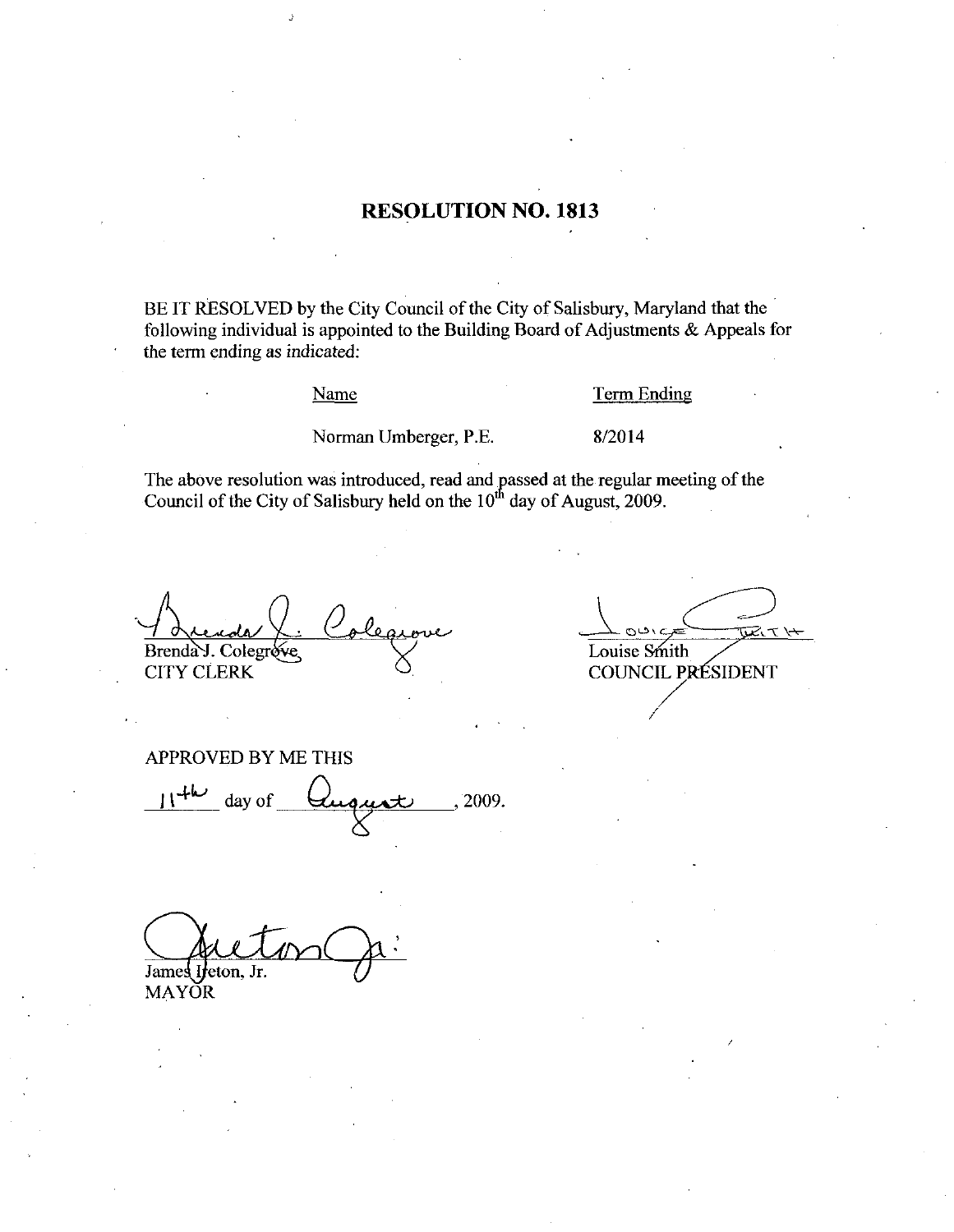# INTER

# **OFFICE**

# **MEMO**

## OFFICE OF THE MAYOR

| To:      | John Pick                                                     |
|----------|---------------------------------------------------------------|
| From:    | Sherrell McBride SY                                           |
| Subject: | Appointment to the Building Board of Adjustments $\&$ Appeals |
| Date:    | <b>August 3, 2009</b>                                         |

Mayor Ireton would like to appoint the following person to the Building Board of Adjustments  $\&$ Appeals

> Name Term Ending Norman Umberger, P.E. 8/2014

Attached youwill find information about Mr Umberger and the Resolution necessary for his appointment. Please forward this information to the City Council so it may be placed on their agenda for the next Council meeting. Please let me know if you have any questions.

Attachment

CC: Mayor Ireton William Holland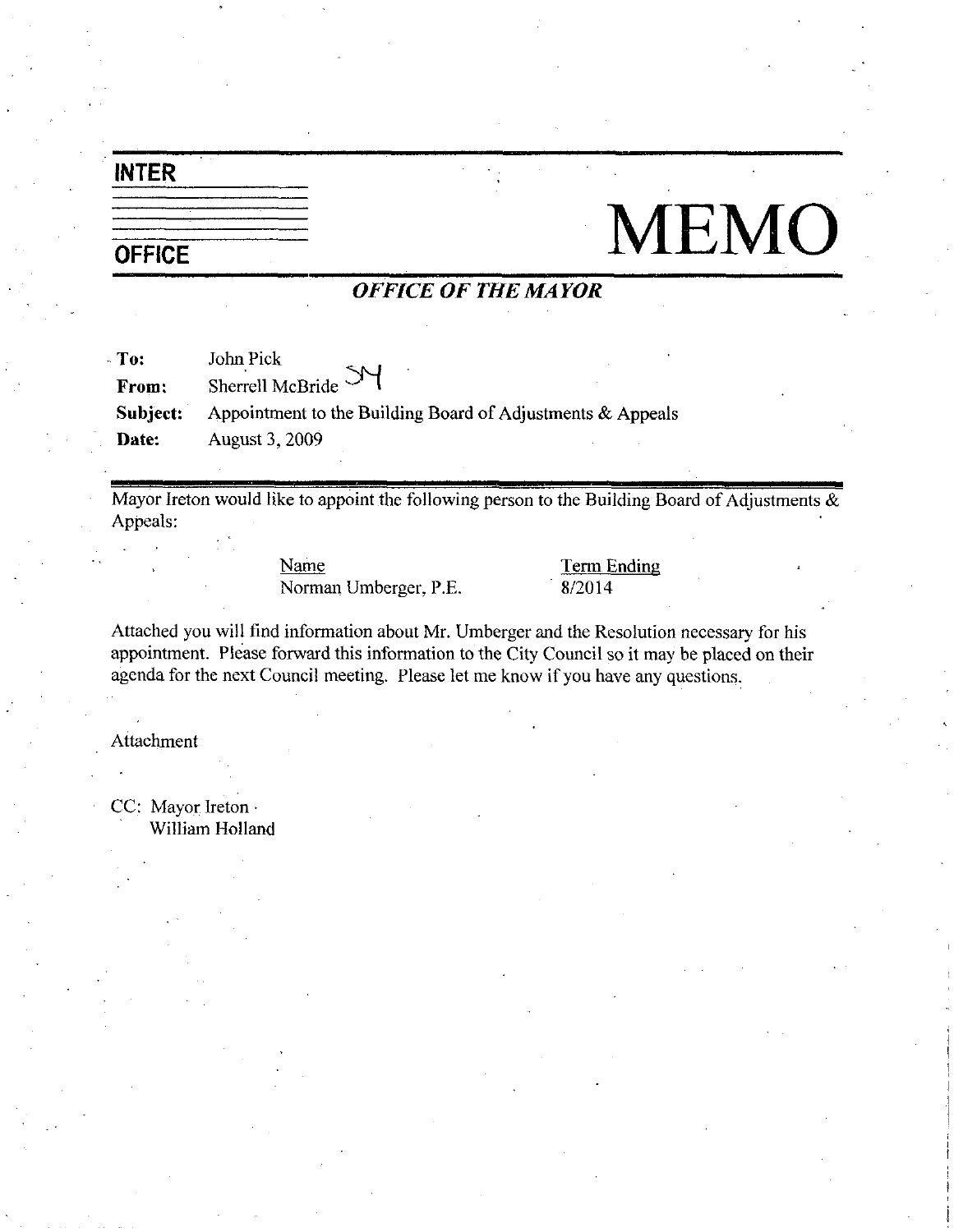Mayor Ireton City of Salisbury 125 N. Division St. Salisbury, MD 21801-4940

Dear Mayor

Please consider me for the alternate member opening on the Building Board of Adjustment & Appeals, announced July  $20<sup>th</sup>$ .

I am <sup>a</sup> registered Professional Engineer (P.E.) in Maryland and Oregon, having received<br>registered Professional Engineer (P.E.) in Maryland and Oregon, having received<br>in January 1996. I grew up in Columbia, MD and have worked acr I am a registered Professional Engineer (P.E.) in Maryland and Oregon, having received my P.E. in January 1996. I grew up in Columbia, MD and have worked across the world as an engineer for over eighteen years, before settling down in Salisbury in January 2005. Since then, I have served as the Environmental, Health, and Safety Manager at Spartech FCD, LLC here in Salisbury. I recently bought a house near the Bennett schools, after living in <sup>a</sup> Salisbury apartment near downtown for four years

I have worked on projects dealing with buildings of all types; codes, interpretations, and regulations of all sorts; and people at all levels. I am interested in putting my experience to work for my fellow citizens here in Salisbury

I have enclosed my résumé and a printout of searches of the Oregon and Maryland licensing websites. Please let me know if you require additional information.

DECEIVED

Ilook forward to hearing back from you

Sincerely

Norman Umberger, P.E. 910 Spring Ave Salisbury, MD 21804 910 Spring Ave.<br>Salisbury, MD 2<br>W410-572-2943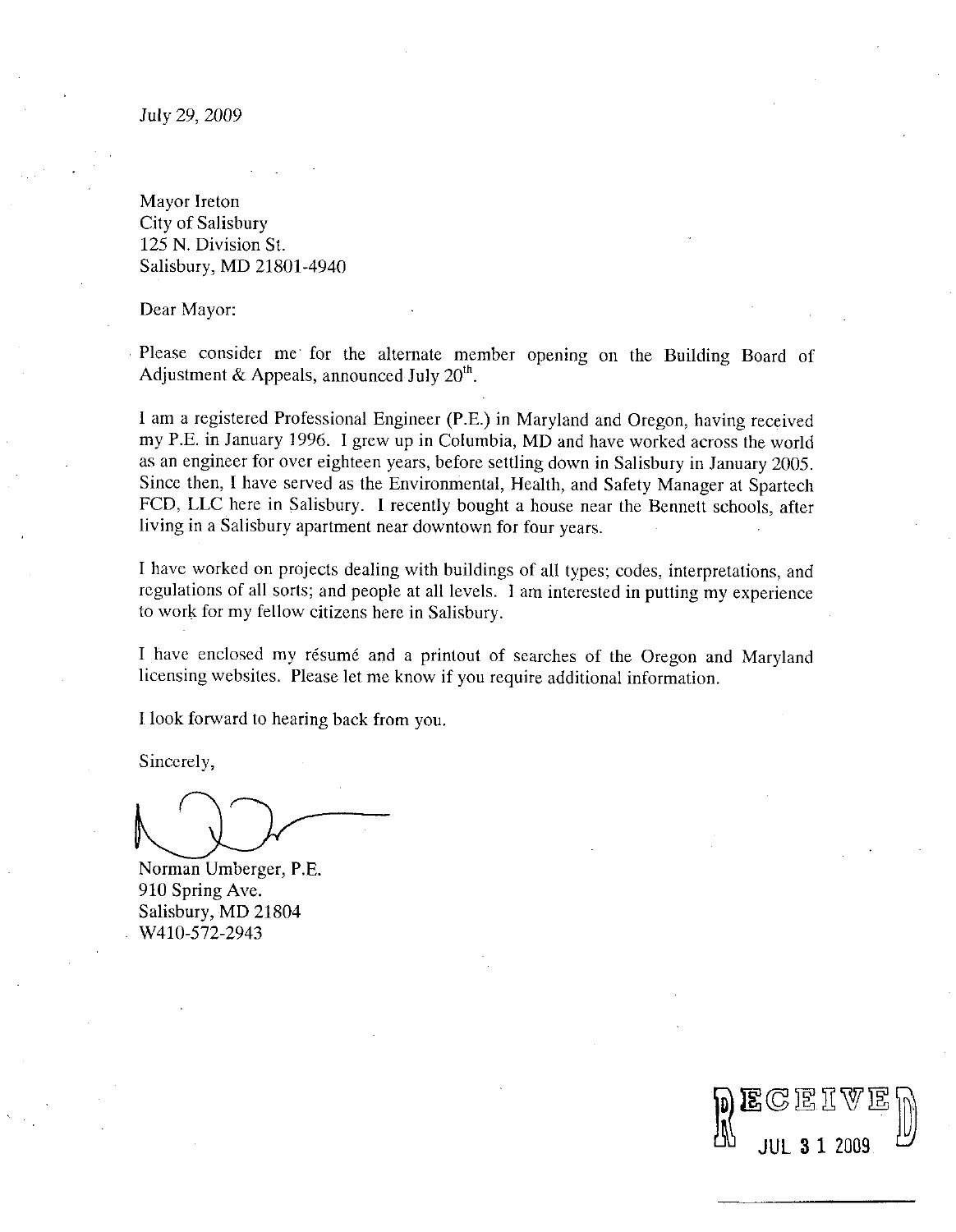## Norman Umberger, P.E. 308 N Division St Salisbury, Maryland 21801 8 is Division 3<br>1ry, Maryland<br>410-546-5463<br>Derre Oinne  $410-546-5463$ <br>NUMBerger@juno.com

USA Citizen with extensive EHS and Homeland Security Experience

## EDUCATIONALBACKGROUND

1990 M.A., Political Science (Public Policy Analysis), University of Rochester, NY

1988 B.S., Engineering & Public Policy (Environmental Engineering), Washington University, St. Louis

Graduate Study in Environmental Engineering and Environmental Management at Johns Hopkins and George Washington Universities

CERTIFICATIONS AND TRAINING

Registered Professional Engineer in Maryland and Oregon

OSHA HAZWOPER 40-hr training and annual 8-hr refreshers (also have taught these courses

I have attended and taught numerous Environmental, Health, and Safety (EHS) training courses

#### **SKILLS**

Over 18 years experience in EHS compliance, during which I developed an extensive broad-based knowledge of environmental regulations and policy issues.

Oversaw EHS at numerous manufacturing facilities in several states across the US

Prepared project proposals, schedules, and budgets; selected subcontractors; and negotiated contracts and subcontracts

Managed project teams of up to ten environmental professionals, with multiple subcontractors.

Designed and implemented EHS training programs to ensure compliance, while meeting corporate needs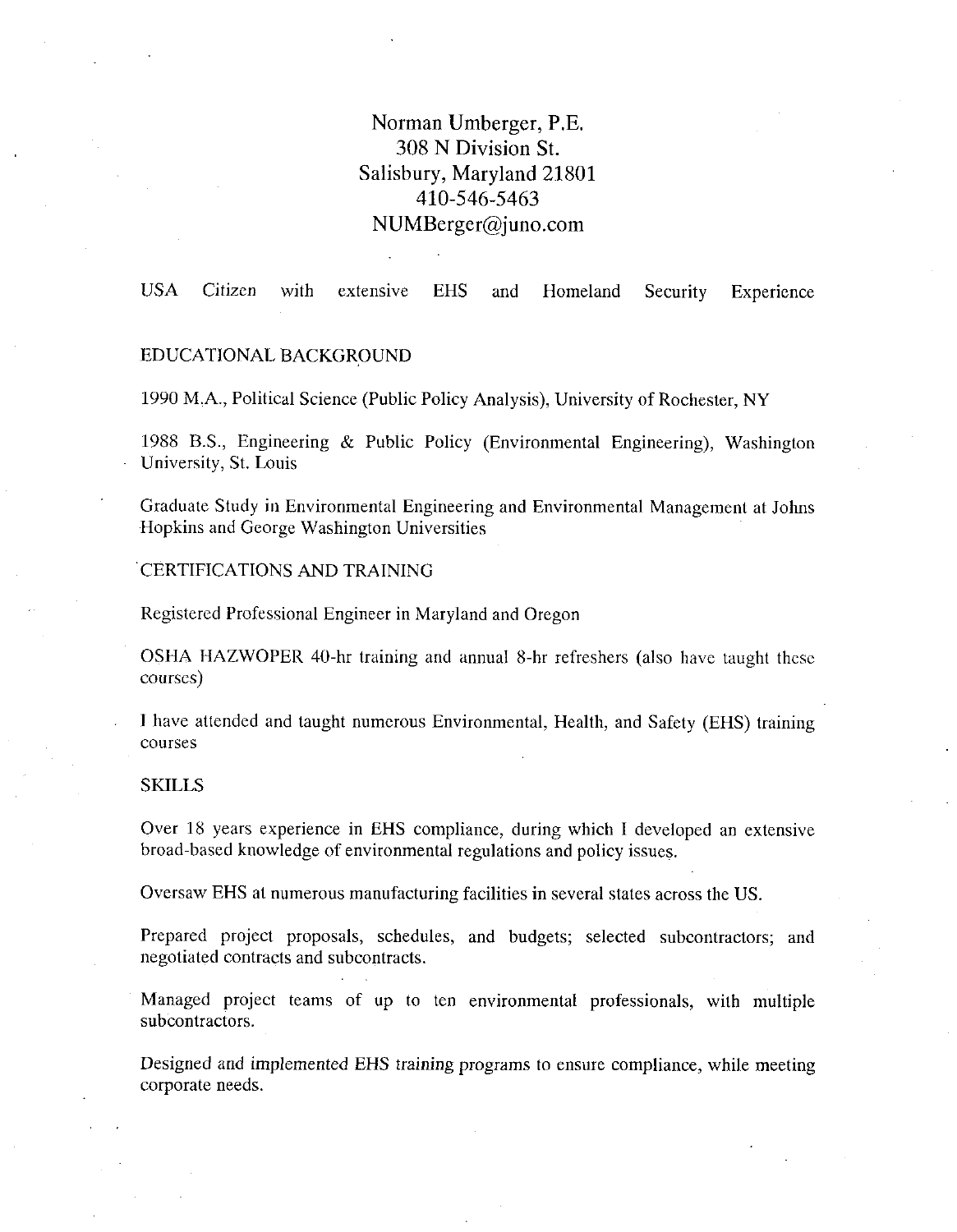Managed occupational health and safety compliance efforts, including auditing and strategic planning

Assessed, designed, and implemented corporate Injury and Illness Prevention Programs after analyzing injury reports and workers' compensation claim data.

Provided expert advice and direction on environmental, health, and safety (EHS) matters.

Communicated controversial EHS information horizontally and vertically across the corporate organization structure from high level management to line workers to ensure compliance

Assessed, developed, and implemented EHS policies and standard operating procedures (SOPs) for numerous corporations in order to integrate EHS into corporate and institutional structures.

Maintained good working relations with local, state, and federal EHS agencies.

Managed, budgeted, and directed small to large EHS projects at several firms, while serving as an active member of strategic planning processes at several organizations

Respected team leader and member, known for excellent crisis management and creative problem solving

Author, contributor, and reviewer of numerous EHS documents.

### EXPERTISE

have over eighteen years of progressive experience in environmental compliance engineering, and management. As a consultant, I provided technical assistance for EPA, engineering, and management. As a consultant, I provided technical assistance for EPA,<br>U.S. Army, U.S. Navy, and a number of other federal agencies; state and local agencies; U.S. Army, U.S. Navy, and a number of other federal agencies; state and local agencies, and non-profits; in addition to a number of private clients. I conducted projects in California Colorado, Delevera, D.C. Coargie, Wing and non-profits; in addition to a number of private clients. I conducted projects in California, Colorado, Delaware, D.C., Georgia, Illinois, Maine, Maryland, Minnesota, Missouri, New Jersey, New York, Oregon, Pennsylvania, Virginia, and Washington; as wissouri, New Jersey, New York, Oregon, Femsylvania, Virginia, and Washington; as<br>well as four foreign countries. Projects ranged from small, short-term projects to large,<br>long-term, multi-task, multiple-site projects. Bud several million dollars

I supervised and managed environmental investigations, sampling and testing, permitting, regulatory compliance management, storage tank closures, installations, and removals, and training projects. The projects included facility regulatory compliance audits; environmental permitting; soil, ground-water and surface water contamination assessments and remedial actions; hazardous and solid waste management and disposal; storage tank management; and environmental due diligence assessments. Project sites included agricultural land; colleges; hospitals; museums; schools; undeveloped parcels;